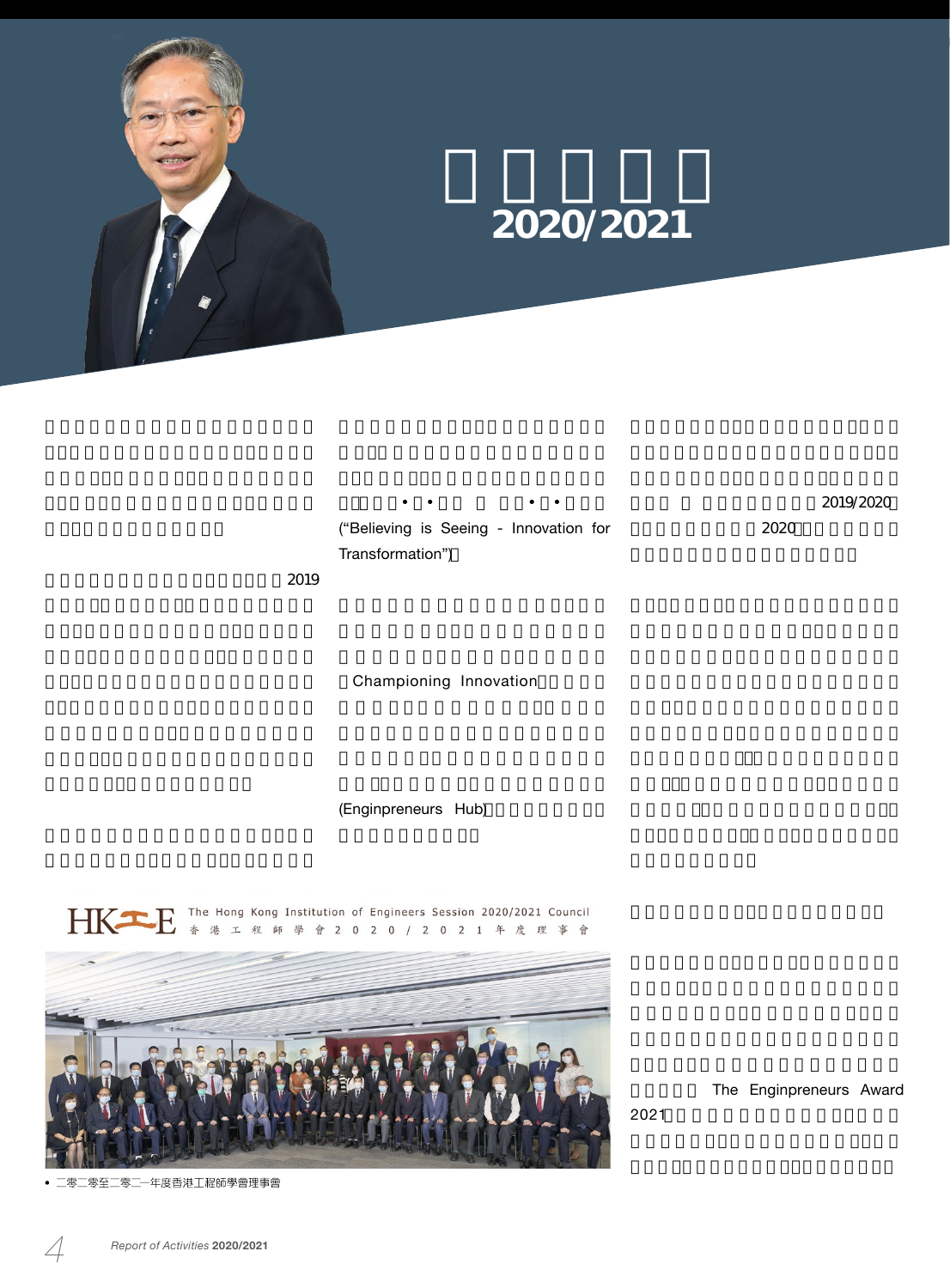



The Hong Kong Institution of Engineers<br>Prize Presentation Ceremony cum New Members' Reception 8 May 2021

• 香港工程師學會頒獎典禮

聽設備及視訊會議系統"Zoom",以確保網

15 Plus

(Task Force on Promotion of Sustainable Development Goals) "Sustainable Development Goals: From an Engineering Perspective"

Hong Kong Engineer **HKIE** Transactions

 $\overrightarrow{z}$  $34$ 

秘書長 韓志強工程師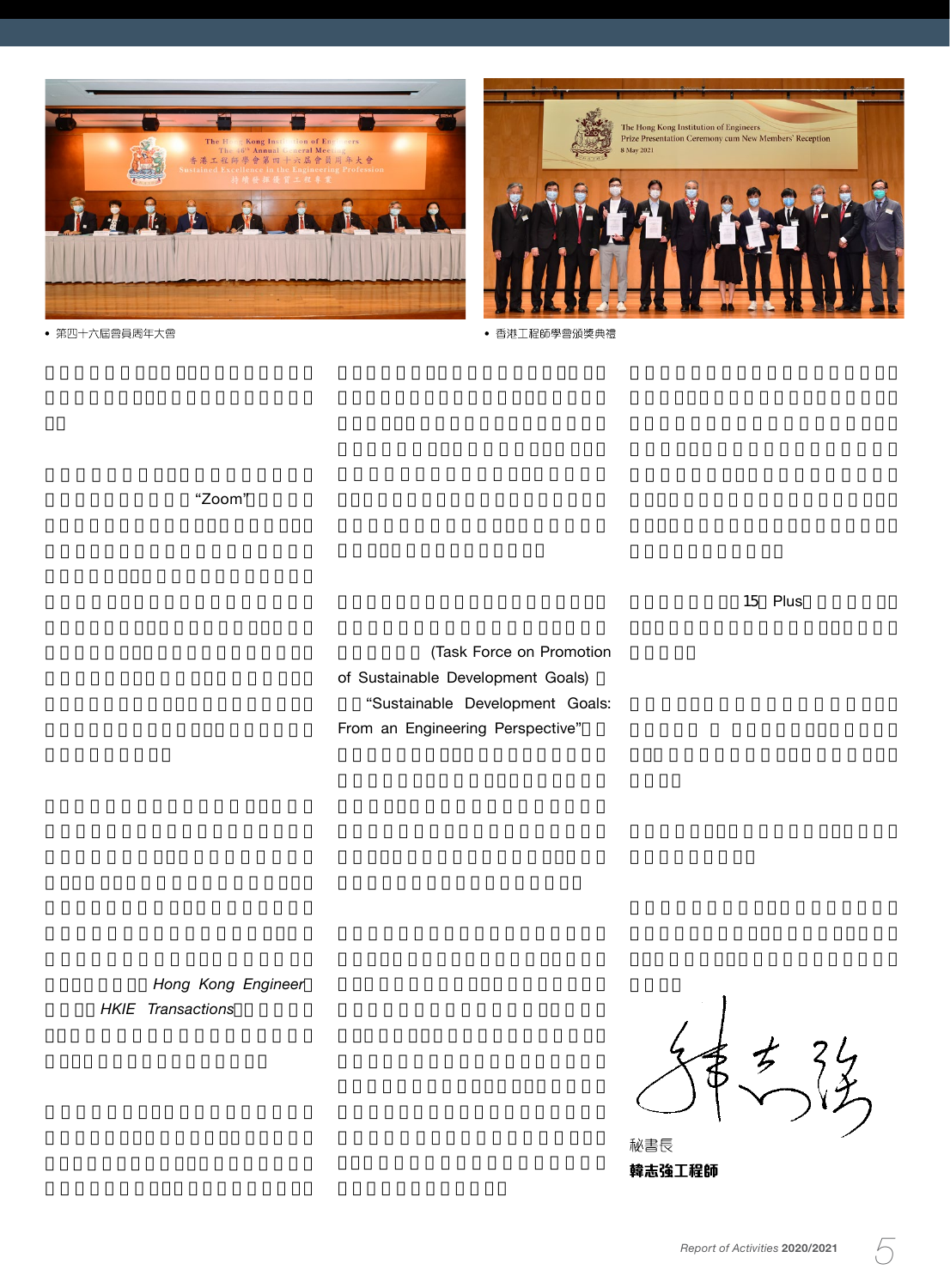## **Chief Executive and Secretary's Report Session 2020/2021**

Since appointed Chief Executive and Secretary of HKIE about a year ago, I have been determined to champion change - for the sole reason that I do know we have the potential to do more and better. As I present my first report today, I am happy to say that my assessment has proved to be accurate.

Engineers may have been trained to deal with nature's challenges but fighting COVID-19 has been completely different, in a rather radical way. With the pandemic raging worldwide and no vaccines available yet, the Session began with a tightening of social distancing measures. As cases surged locally, our facilities were closed for weeks before re-opening with limited capacity and we were forced to postpone meetings and events until we found a safe way to engage with our members.

Sending us at home and online, COVID-19 drove us to do what engineers excel when facing problems: we innovate. In a tragic twist of fate – and certainly not by design – the pandemic validated the theme of Session 2020/2021: "Believing is Seeing - Innovation for Transformation" (
and  $\overline{a}$  –  $\overline{a}$ ).

Thanks to the innovative spirit of our colleagues and members, we managed to successfully host most of the key events and activities planned, starting with "Championing Innovation" in September last year. The ceremony saw the introduction of the "Innovation Roadmap for Engineers" prepared by President Ir Prof P L Yuen and a team of engineers with deep experience in innovation and the launch of the "Enginpreneurs Hub" to provide support for HKIE members in their innovation pursuits.



*• Webinar on MTR New Projects - Opportunities and Challenges*

Undeterred by the pandemic, we held the HKIE New Members' Reception and Prize Presentation Ceremony in both March and May 2021. In addition to welcoming new members, we awarded the HKIE Prize for Outstanding Engineering Students 2019/2020 and the Trainee of the Year Award 2020 and presented special membership certificates to members who have been with us for 50 years or more.

Awards were also given as part of The HKIE Annual Grand Ceremony cum Award Presentation. Held in June 2021 and featuring special guests including the Chief Executive of the HKSAR, The Honourable Mrs Carrie Lam Cheng Yuet-ngor and Mr Henry H L Fan, Chairman of the Hospital Authority, this special event saw Ir Prof C F Lee conferred "HKIE Honorary Fellow" and Ir Prof Norman W M Ko awarded the "HKIE Gold Medal" while Ir David C H Chang and Ir Ivy Y L Leung received the "President's Award" and "Young Engineer of the Year Award" respectively.

While celebrating our past achievements is important, investing in our future is crucial.

"Engineering into Future" – the 2021 edition of the HKIE Innovation Expo, embodied the theme for the Session. We made the move to the virtual world to showcase innovative engineering solutions produced by engineers and students from Hong Kong, and enabled members of the public to celebrate winning contestants who received awards under "The HKIE Enginpreneurs Award 2021" for HKIE members and "The HKIE Enginpreneurs Award – Young Innovators" for tertiary students – both in recognition of their innovative efforts and to inspire our members and the public about the transformational power of engineering.

It's not realistic to talk about the future without addressing the defining trend of our age: digitalisation. While the HKIE may have to catch



*• Donation of Artworks and Books by Ir Prof Norman Ko, the HKIE Gold Medalist*